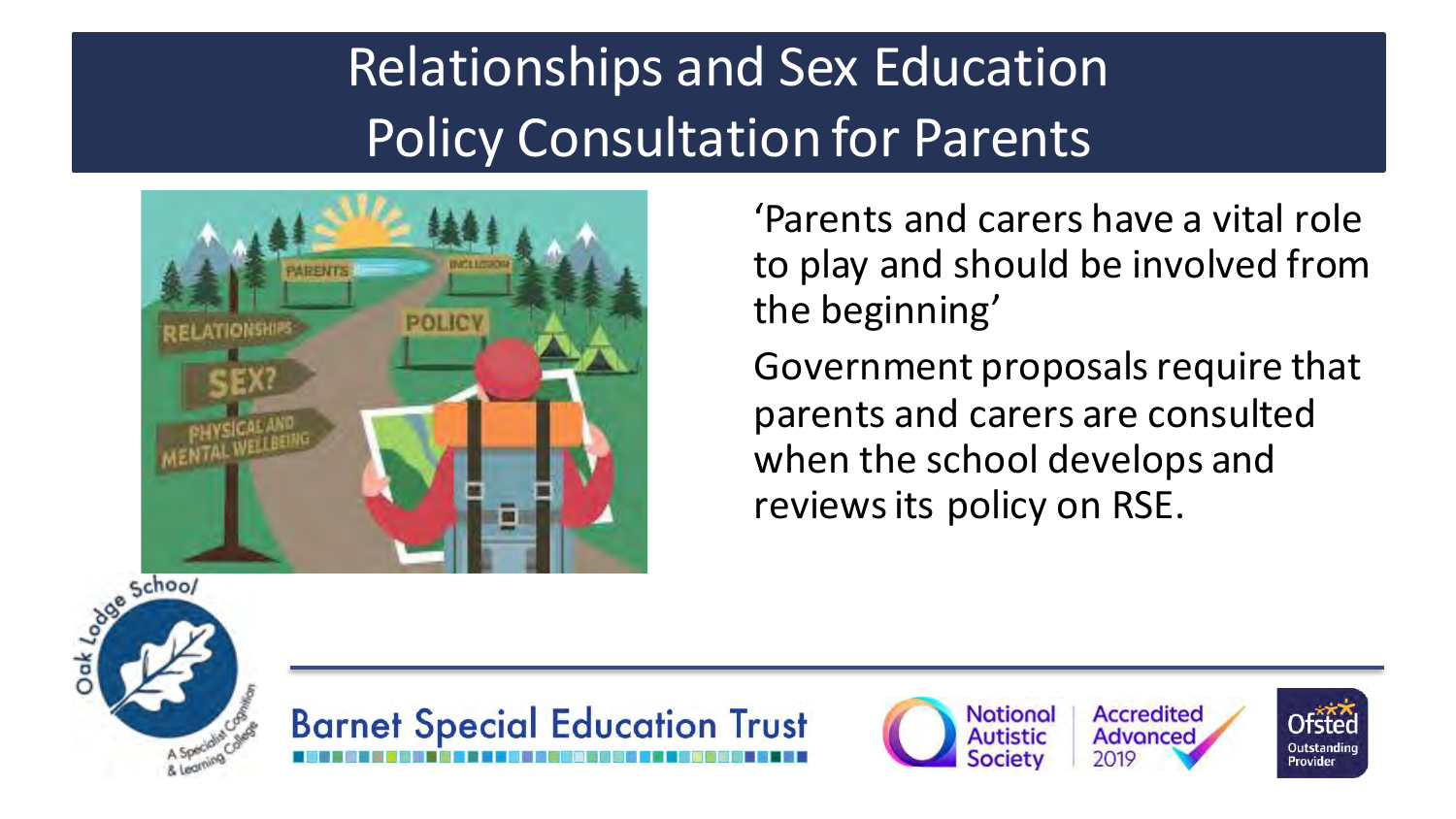#### What we need parents to know

The Relationships Education, Relationships and Sex Education and Health Education (England) Regulations 2019, made under sections 34 and 35 of the Children and Social Work Act 2017, make Relationships Education now compulsory for all students receiving primary education and Relationships and Sex Education (RSE) compulsory for all students receiving secondary education

They also make Health Education compulsory in all schools except independent schools.

**Barnet Special Education Trust** 

We aim to deliver a broad offer for Relationships Sex and Health Education adapted from the National Curriculum to be appropriate for our students

Nationa

Accredited Advanced

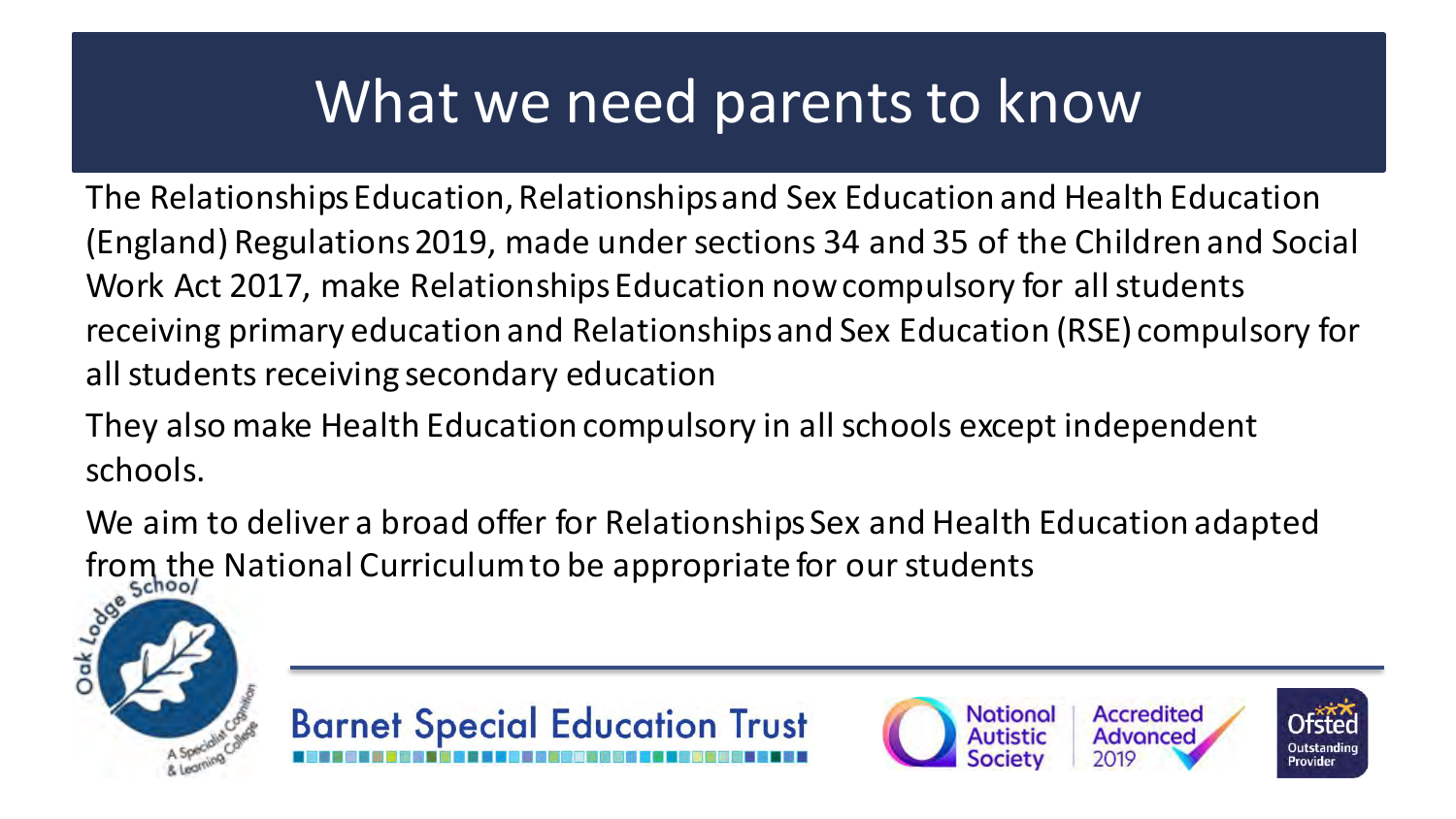#### Parents Rights



This consultation presentation sets out both the rights of parents and carers to withdraw their child from sex education **(but not Relationships or Health Education)** and the process that we should follow in considering a request from a parent.

Parents have the right to request that their child be withdrawn from some or all of sex education delivered as part of statutory RSE except for the more biological aspects delivered as part of the science curriculum.





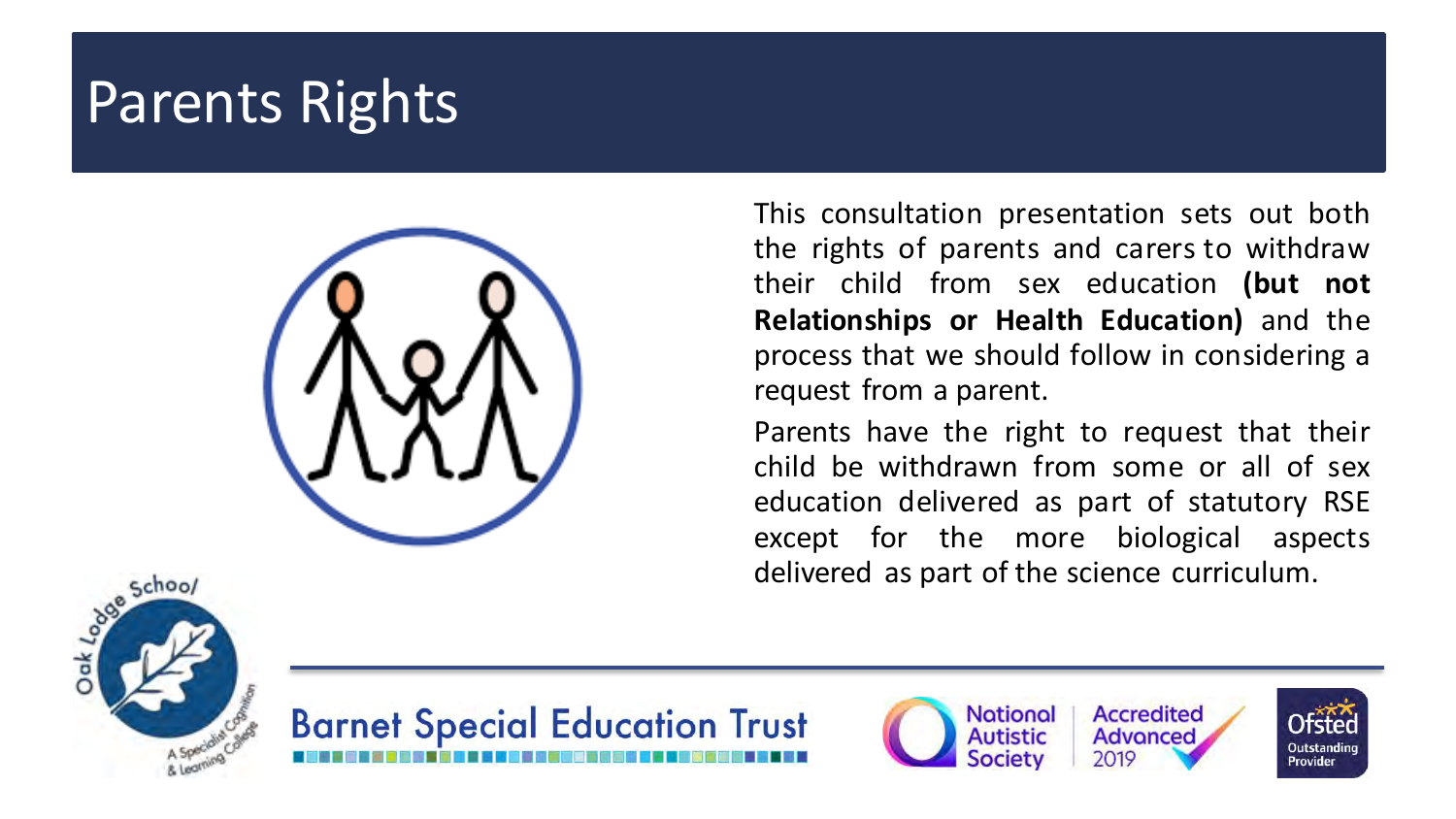#### Our revised RSE Policy



**Barnet Special Education Trust** 

All schools must have in place a written policy for Relationships Education and RSE. Schools must consult parents in developing and reviewing their policy.

Schools should ensure that the policy meets the needs of students and parents and reflects the community they serve.

This presentation is a summary of proposed curriculum to reflect new Government changes for RSE

**National** 

**Autistic** 

Society

**Accredited** 

Advonced

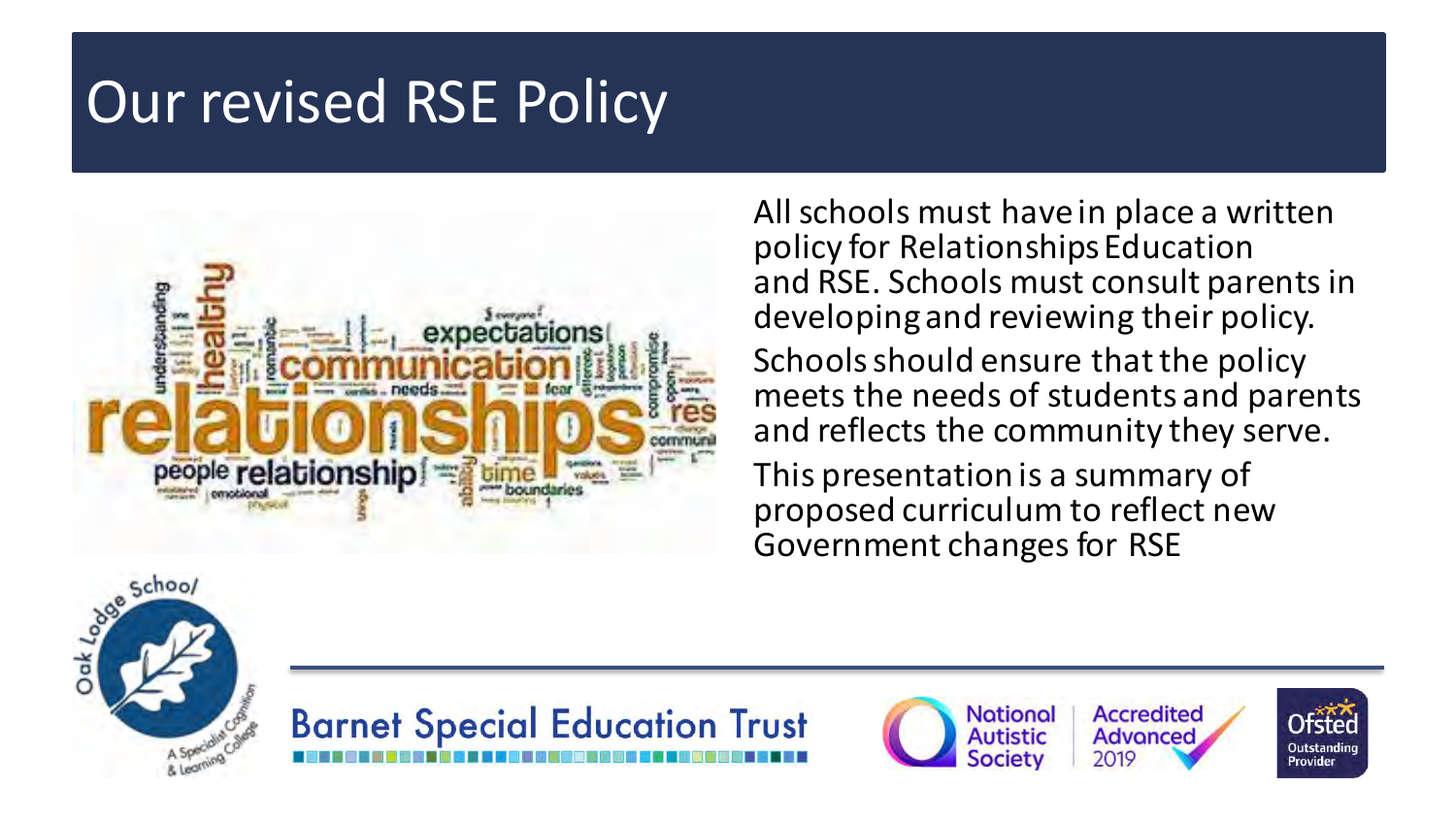#### From September 2020

Relationships and Health Education as an addition to Sex and Relationships Education became statutory in all schools . This is now referred to as RSE

In 2020, the government made **Health Education** and **Relationships and Sex education (RSE)** compulsory, which makes most of the Personal Social Health Education curriculum now mandatory for all students in all schools. This applies to all students including those with Special Educational Needs.

We will ensure that our students are receiving age-appropriate, useful RSE, that ultimately enables them to live healthy, safe lives.





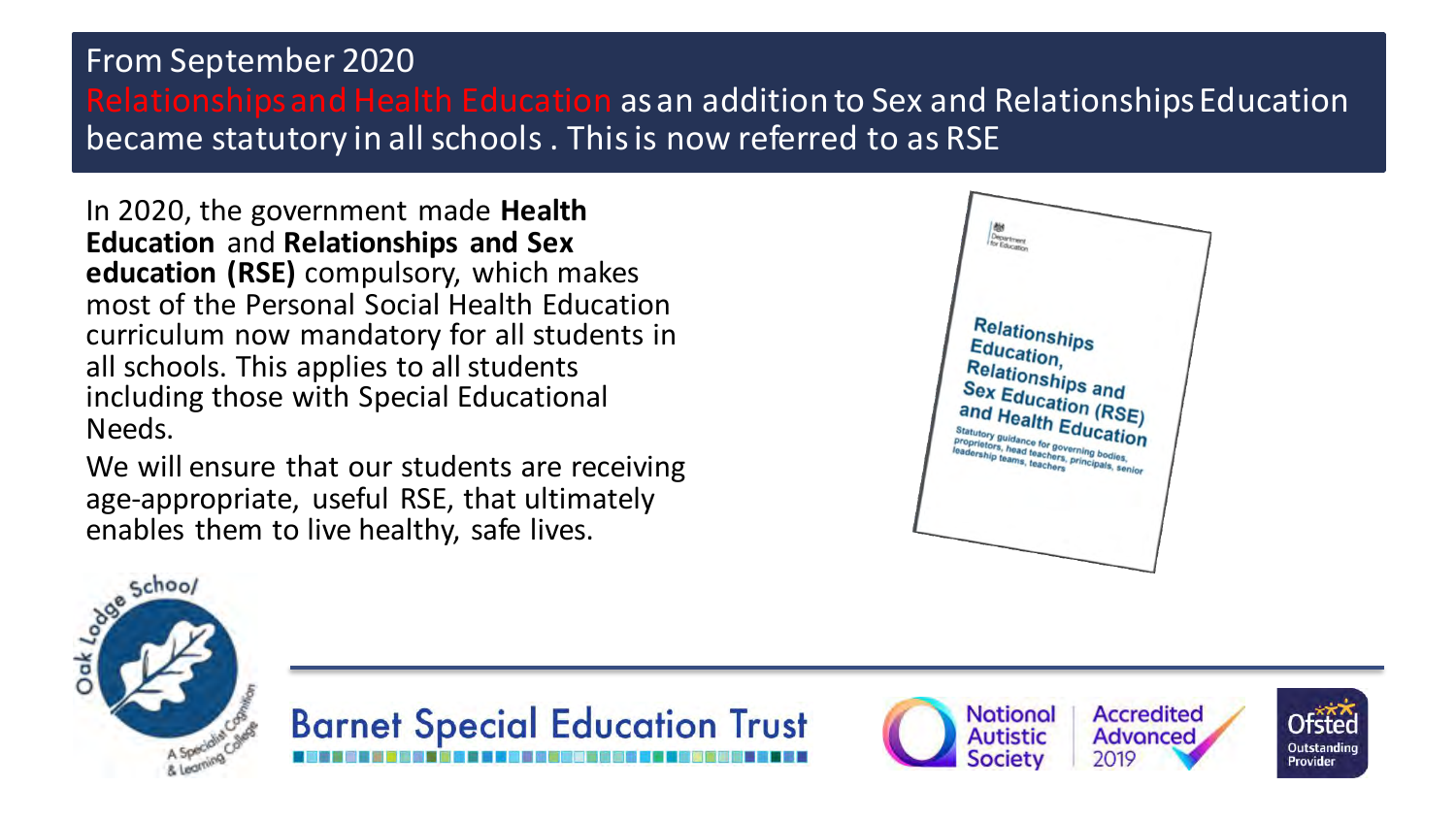## The Department for Education says' …

'Today's children and young people are growing up in an increasingly complex world and living their lives seamlessly on and offline.

This presents many positive and exciting opportunities, but also challenges and risks. Today children and young people need to know how to be safe and healthy, and how to manage their academic, personal and social lives in a positive way'



*Illustration from the book 'Here we are' by Oliver Jeffers* 





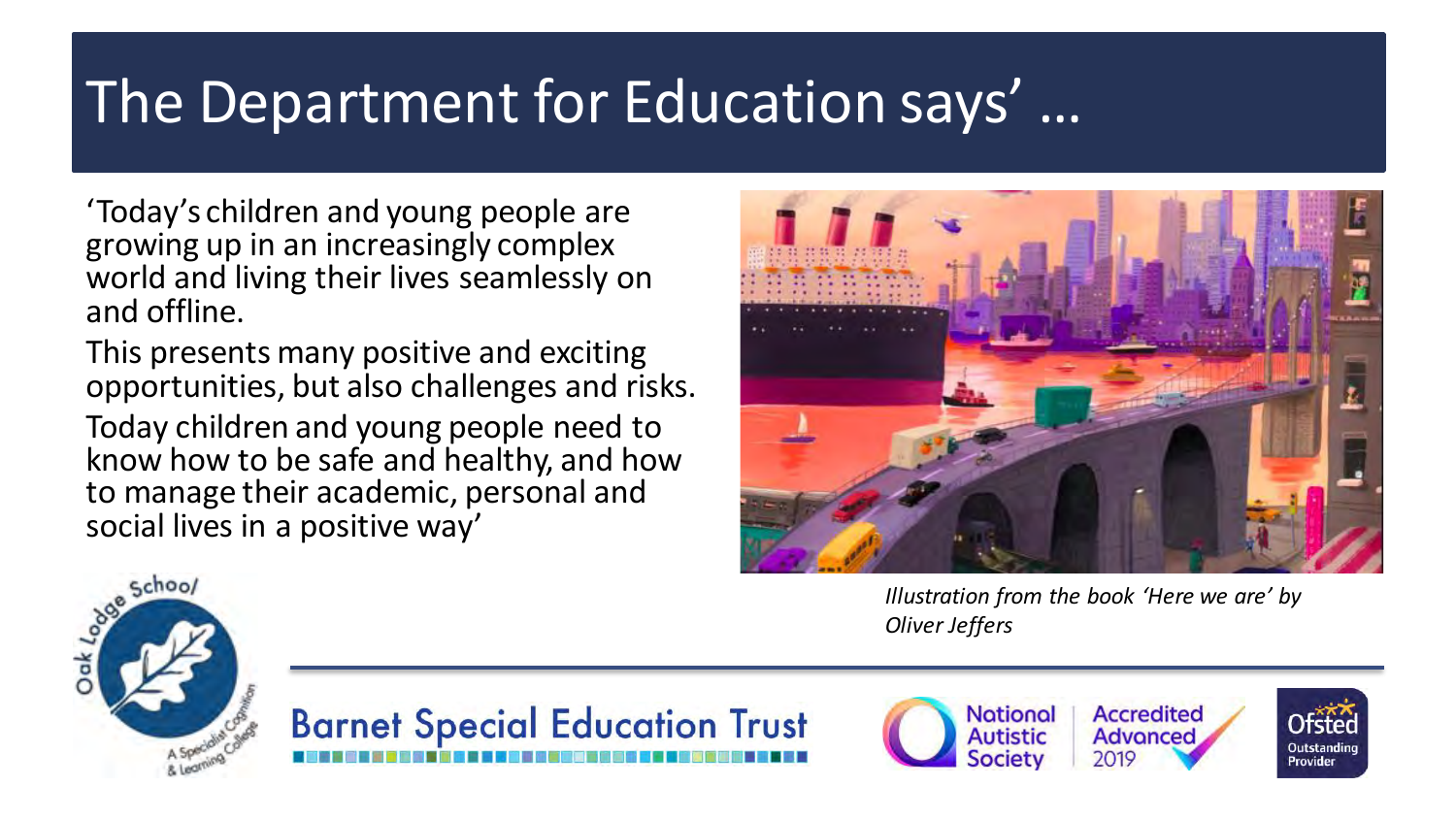#### Aims for our RSE Program

The aim of **Relationships Sex and Health Education** is to give our young people the information needed to develop healthy, nurturing relationships of all kinds, **not just intimate relationships**.

Students should be given opportunities to understand how healthy relationships can benefit their own mental wellbeing and self respect.

**Effective Relationships and Sex Education does not encourage early sexual experimentation** but teaches our students to understand human sexuality and respect themselves and others.

Knowledge about safe sex and sexual health remains important to ensure young people can make safe, informed and healthy choices as they progress to adult life **(where our students have this level of understanding)** 





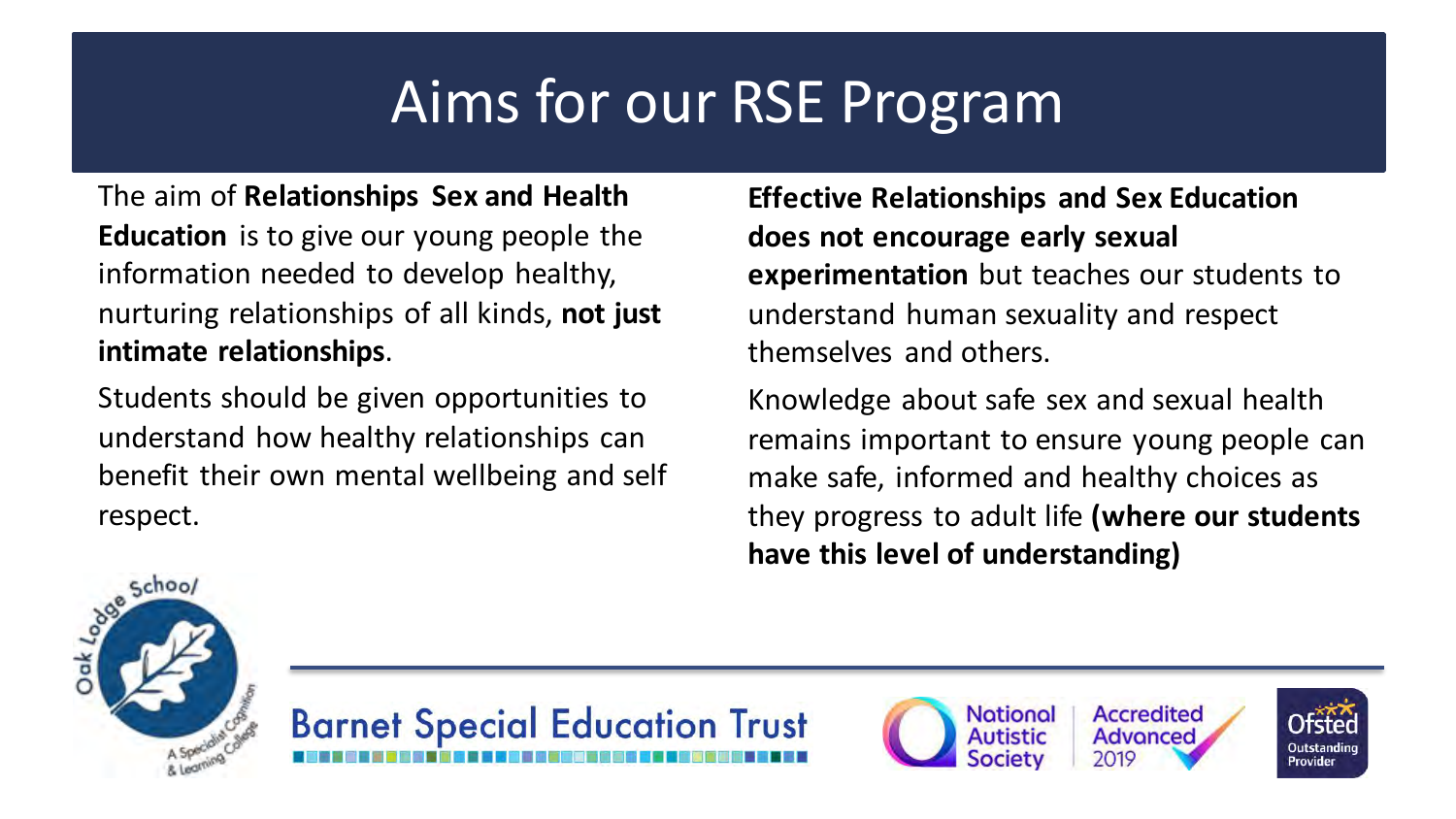#### What are the changes?

Relationships Sex and Health Education (RSE) is compulsory for all Secondary age students from 2020 *(note for Primary schools it is Relationships Education only)*

Health education is compulsory for **all students** in The Children and Social Work Act (2017) introduced a new legislation on Relationships Education, Relationships and Sex Education, and Health Education in Schools.

Safeguarding Children is at the heart of Relationships and Sex Education (RSE) as set out in the Government Guidance Keeping Children Safe in Education (KCSIE 2020)





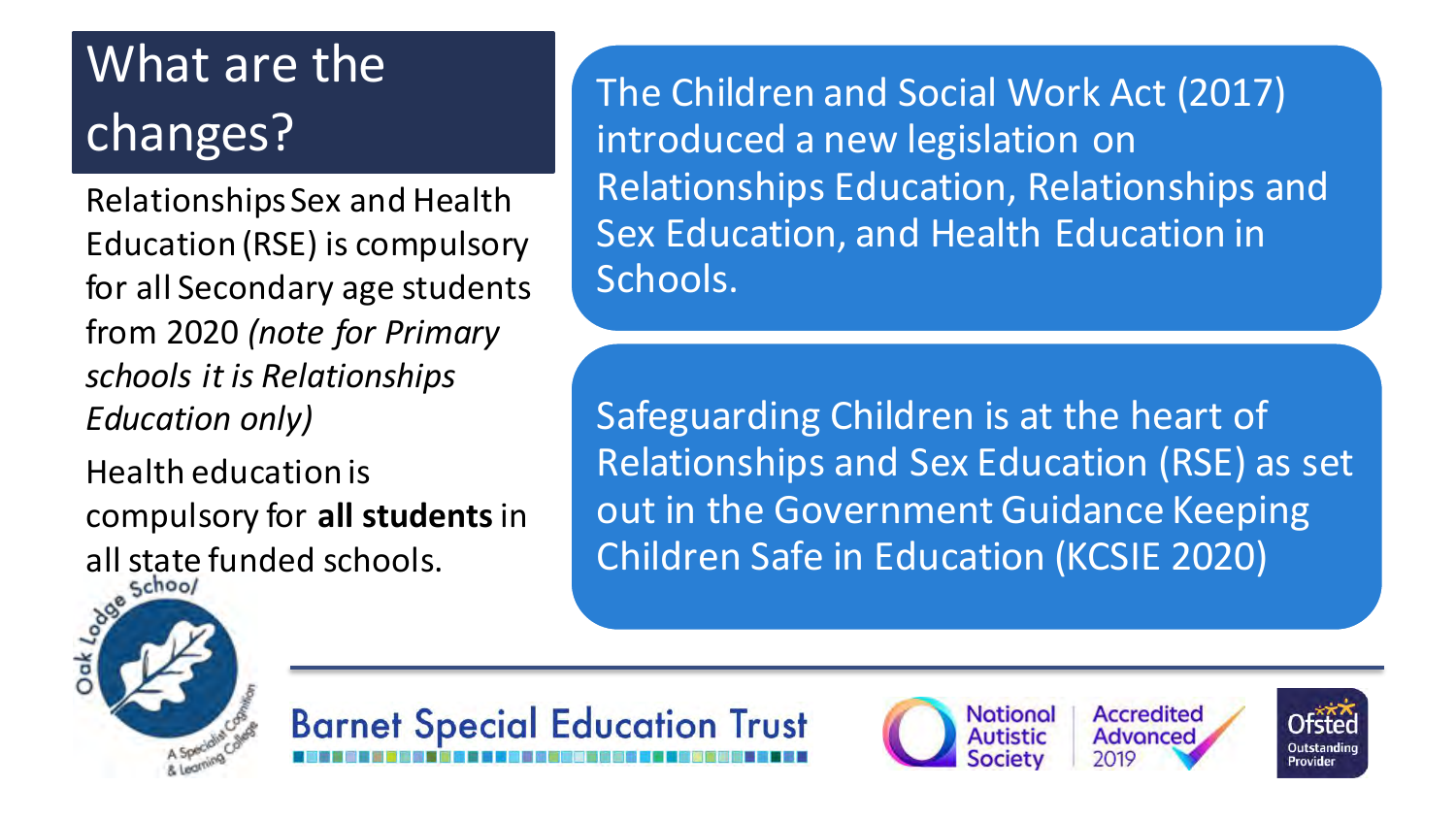## Oak Lodge Curriculum Offer

We aim to flexibly and inclusively deliver content from both the National Curriculum for Primary and Secondary to meet the needs of **all** our learners based on their physical and emotional development and level of understanding

We will do this in a way that is age and developmentally appropriate with respect for the backgrounds and beliefs of students and parents while always with the aim of providing students with the knowledge they need of the law.

Nationa

Autistic

Accredited **Advanced** 

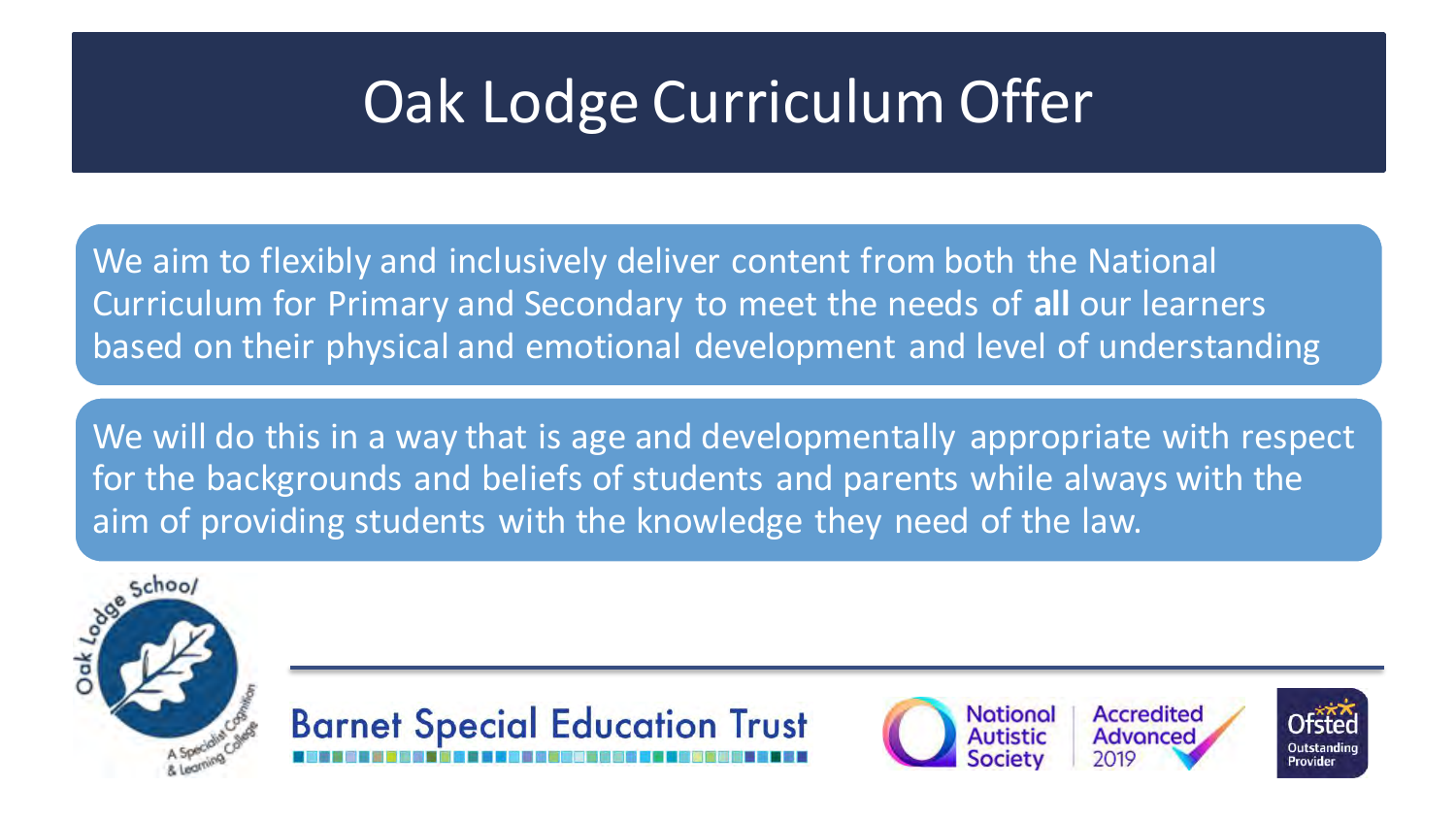## Overview of RSE Curriculum

| <b>Relationships and Sex Education</b>                  | <b>Physical Health and Mental Well-Being</b>   |
|---------------------------------------------------------|------------------------------------------------|
| Families (including different types of family<br>units) | Internet Safety                                |
| Being Safe (including public and private<br>behaviours) | Mental well being                              |
| Respectful Relationships including friendships          | Physical Health and Fitness and Healthy Eating |
| Sexual Relationships and Sexual Health                  | Physical changing body and puberty             |





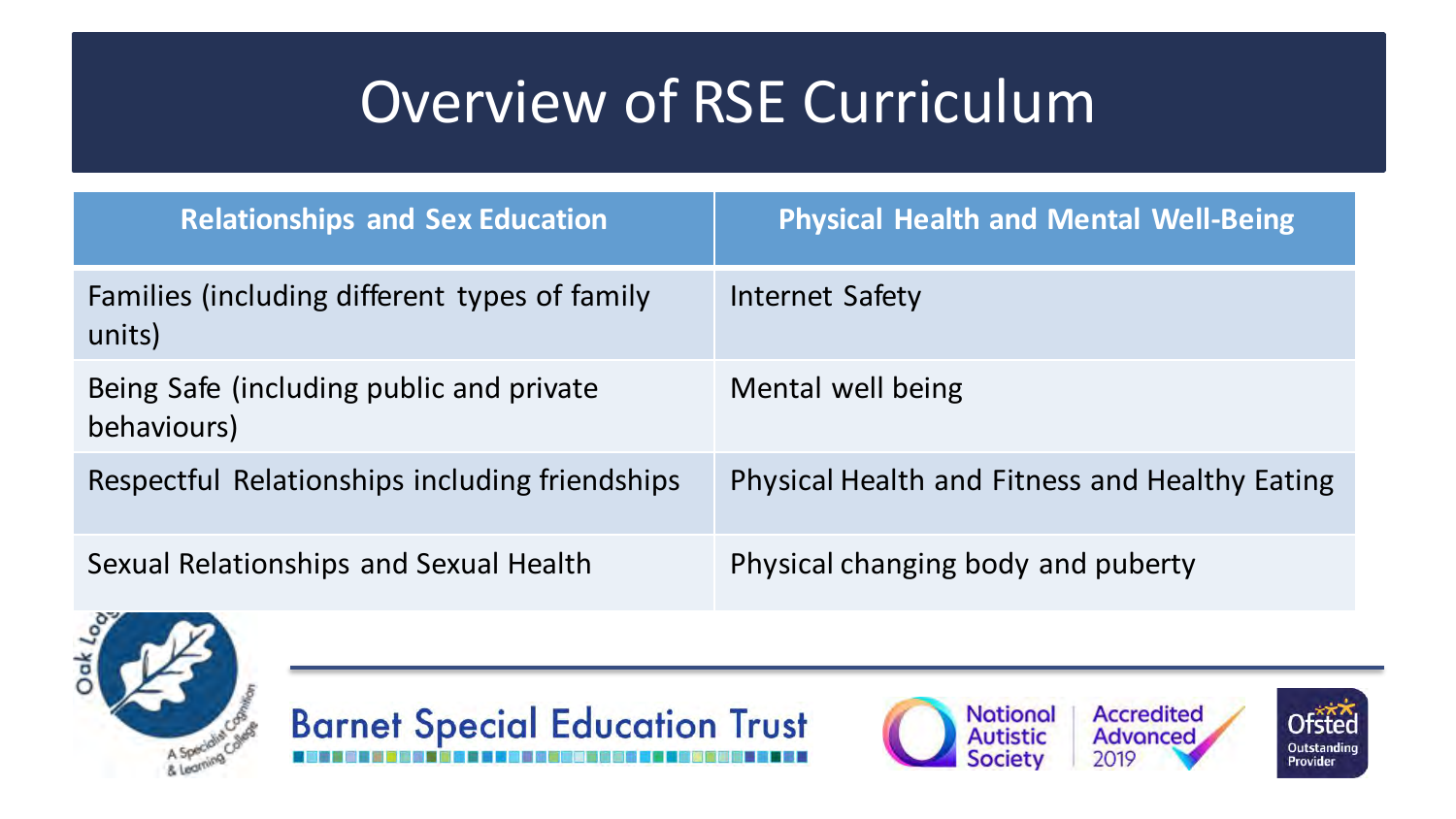## RSE Curriculum Model

The developmental model for RSE curriculum, at Oak Lodge, ensures that lessons and resources are delivered in a way students will understand, yet still cover the content that would be appropriate for their age understanding and the way their bodies develop.

Some students may not get to the stage where they are learning about sexual health however this will always be discussed with parents

We will move between these stages and revisit some







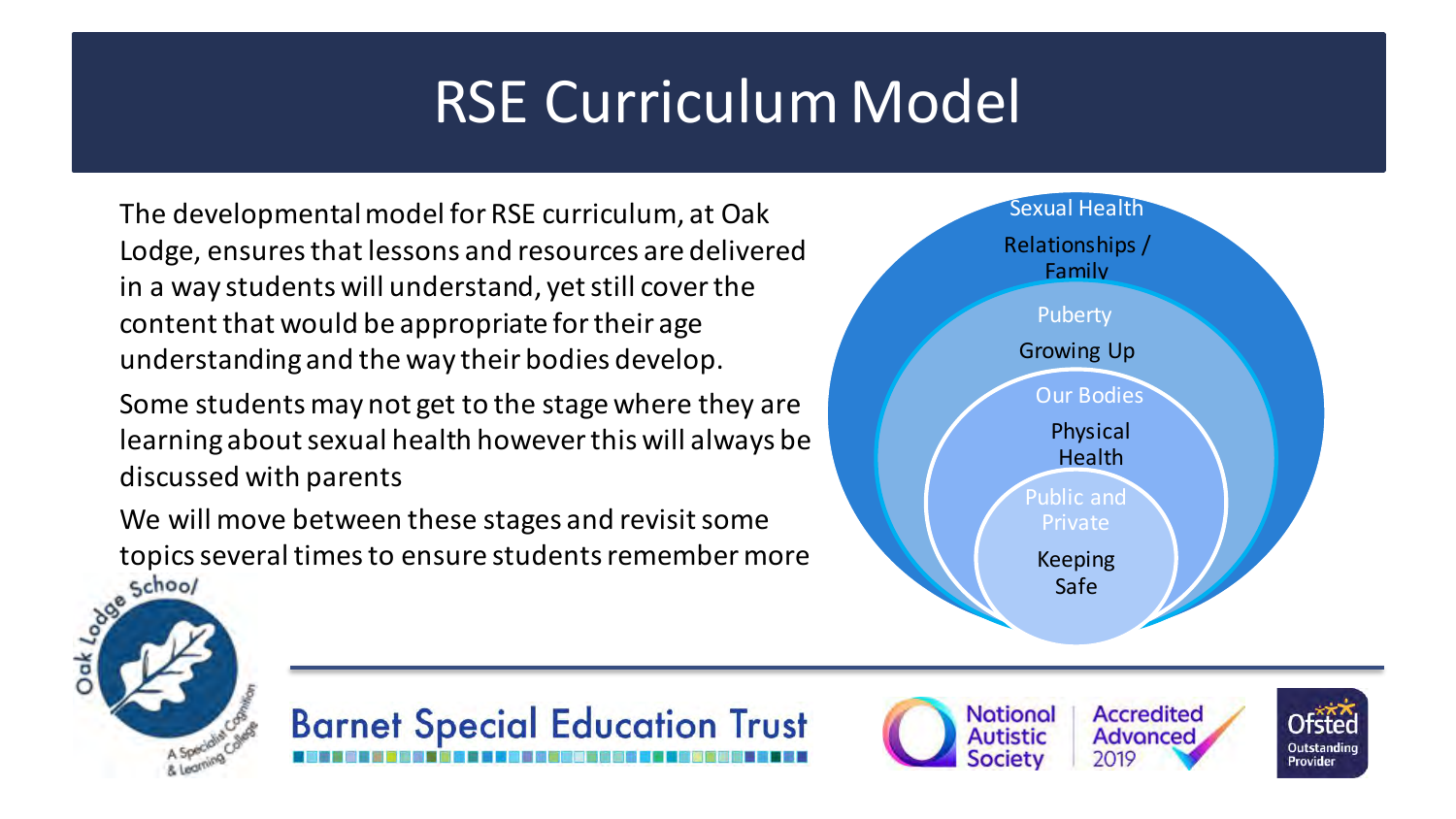#### **Relationships and Sex Education**

'In the past, teaching pupils with SEND about sex and relationships has often been overlooked, leaving many young people feeling unprepared as they grow towards adulthood.

The new legislation means we can expect much better'

*Council for Disabled Children* 

'There should be opportunities to learn about the laws surrounding sex, sexuality, sexual health and gender identity which should be delivered in an age and developmentally appropriate and inclusive way' *Government Guidance (2020)* 





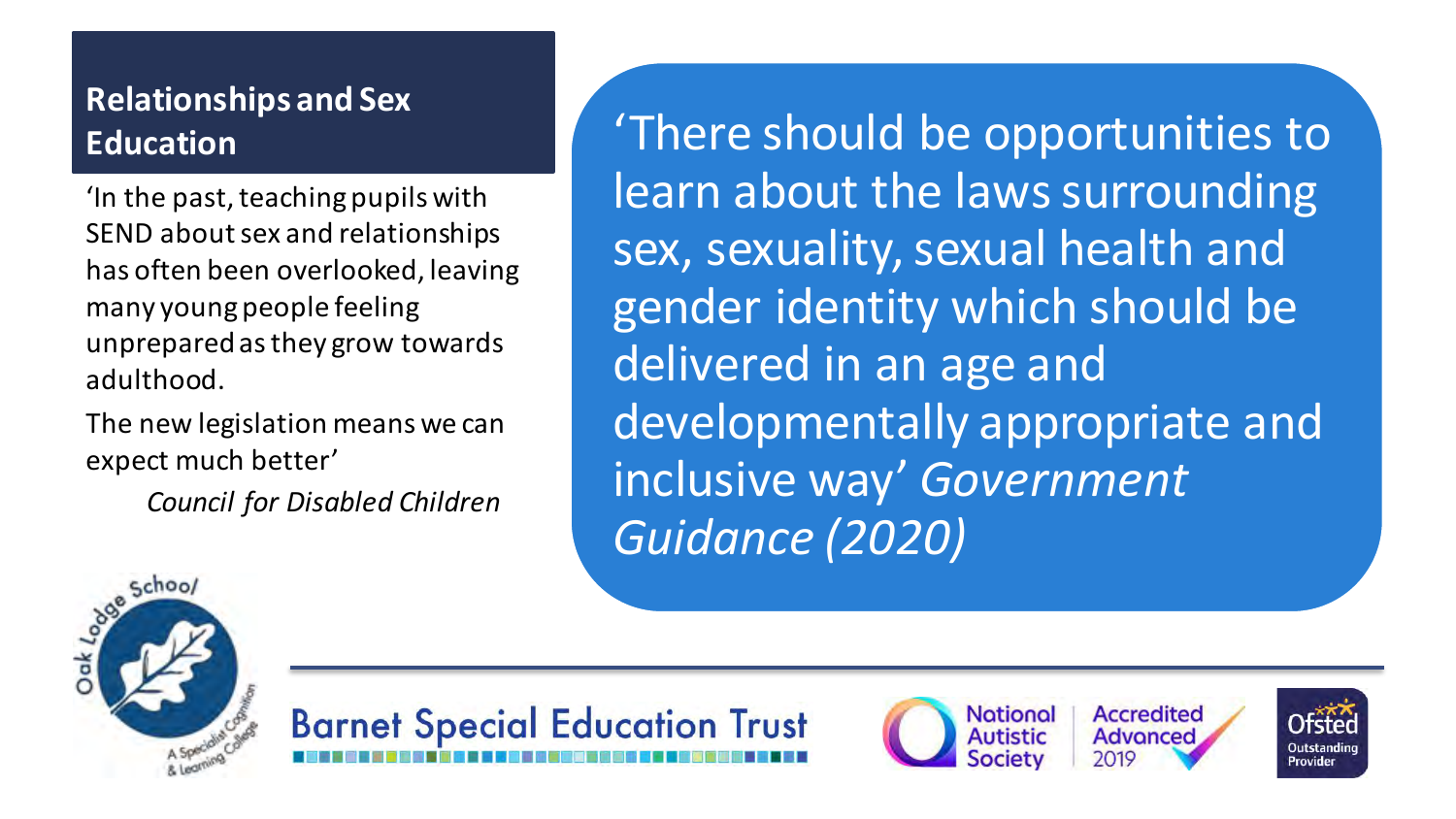## Physical Health and Mental Well-Being

The focus of Health Education is on teaching good physical health and mental wellbeing.

Specific timetabled RSE lessons will cover all aspects of the health and wellbeing curriculum, some topics will be taught across other curriculum areas:

Science, PE, Personal and Social Development (PSD), Cooking, Computing and E-safety







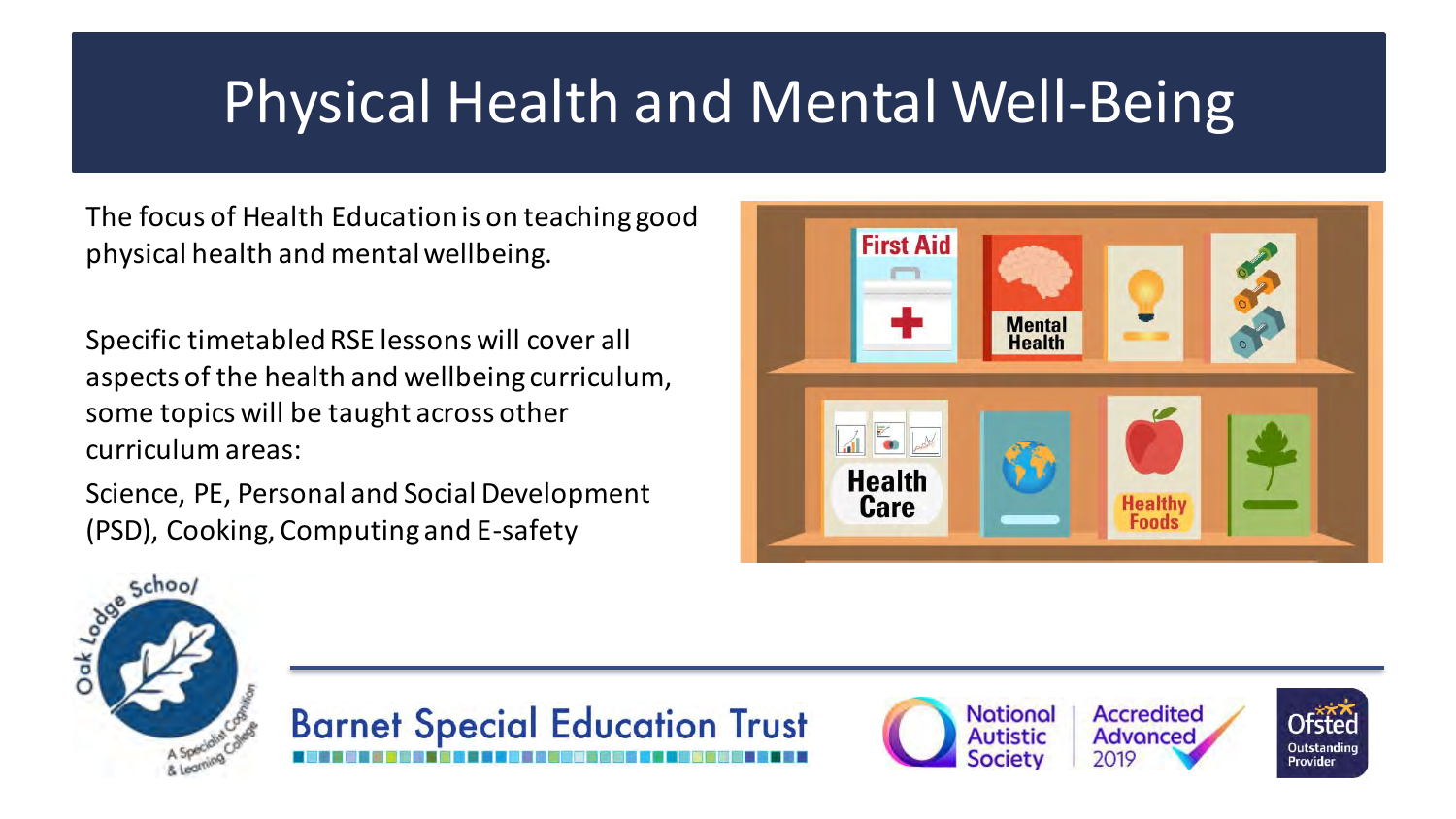#### **Health Education**



The focus of Health Education is on teaching good physical health and mental wellbeing.

Specific timetabled RSE lessons will cover all aspects of the curriculum, however there will be overlap with other curriculum areas e.g. PE, Personal and

**Department for Education guidance requires us to teach objectives under the following topics:**

- Mental Wellbeing
- Internet safety and Safety in the community
- Physical Health and Fitness
- Healthy Eating
- Alcohol, Tobacco, Drug education
- Health and Basic First Aid
- The Changing Adolescent Body





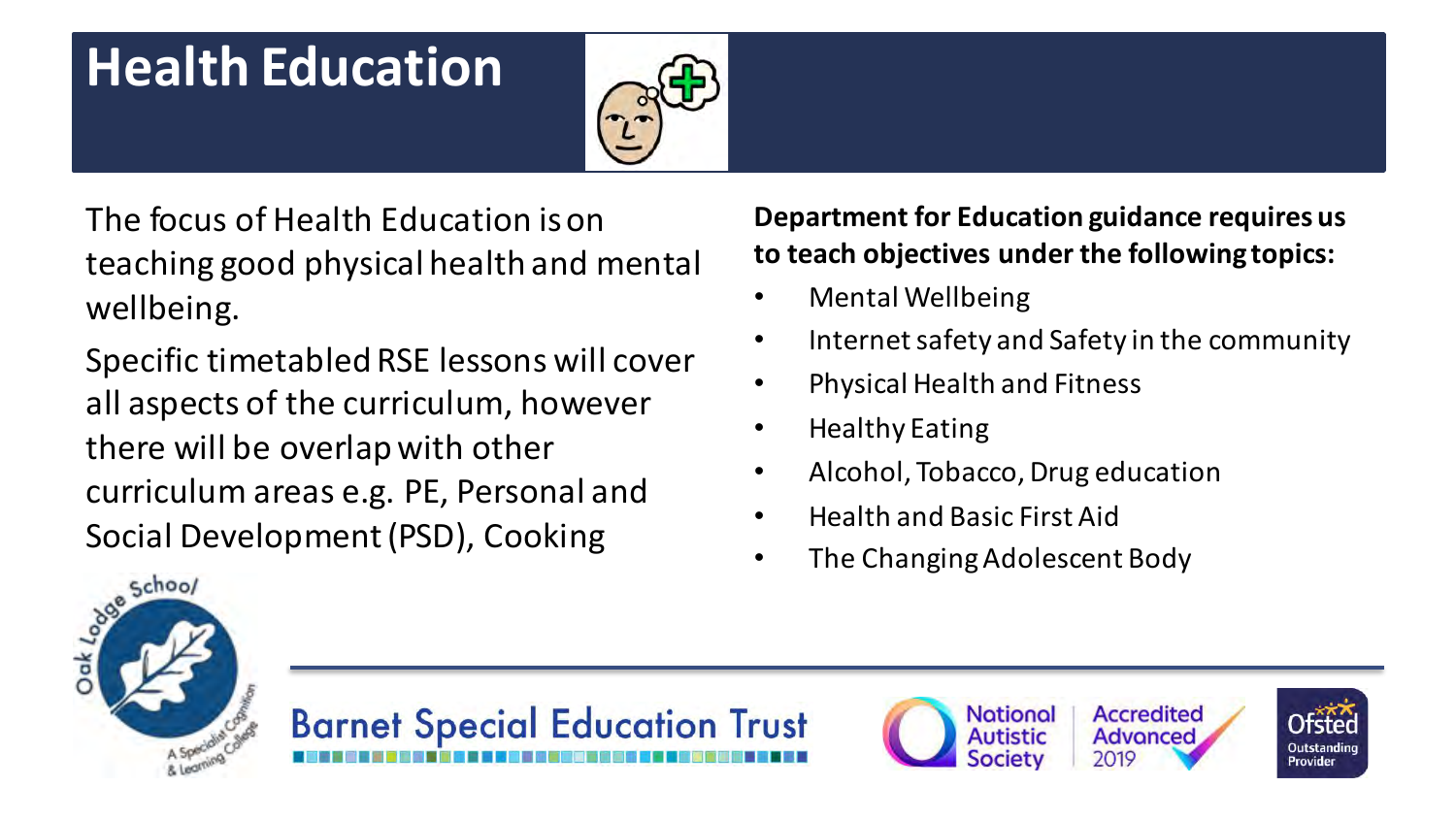#### Inclusive Family Units Part of the 'Relationships' curriculum



- We will teach about different types of families, including single parents, foster parents, step-parents, same sex parents
- Our aim is for our students to understand that other people's families, either in school or in the wider world, sometimes look different from their family, but they should respect those differences and know that other children's families are also characterised by love and care





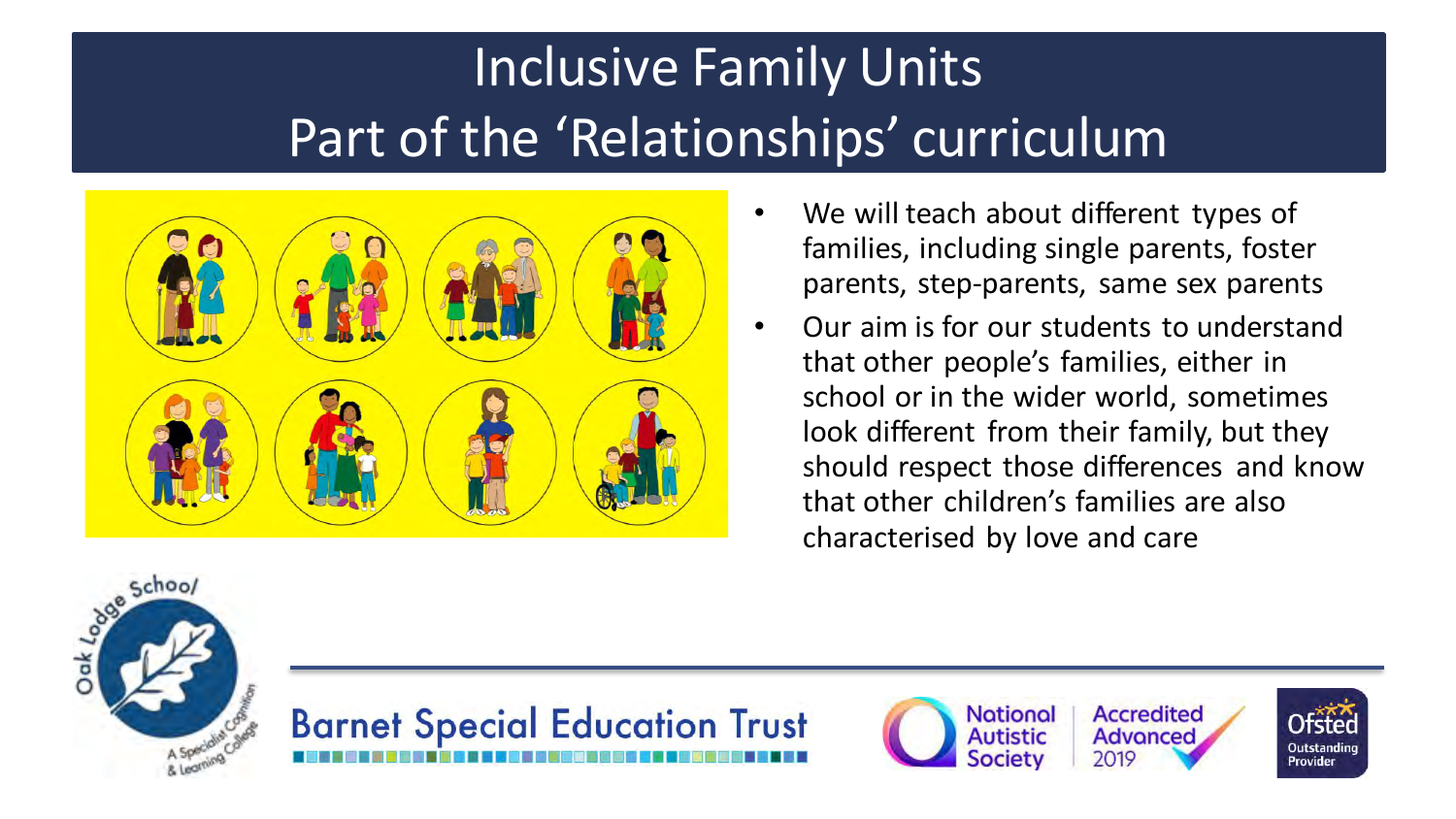























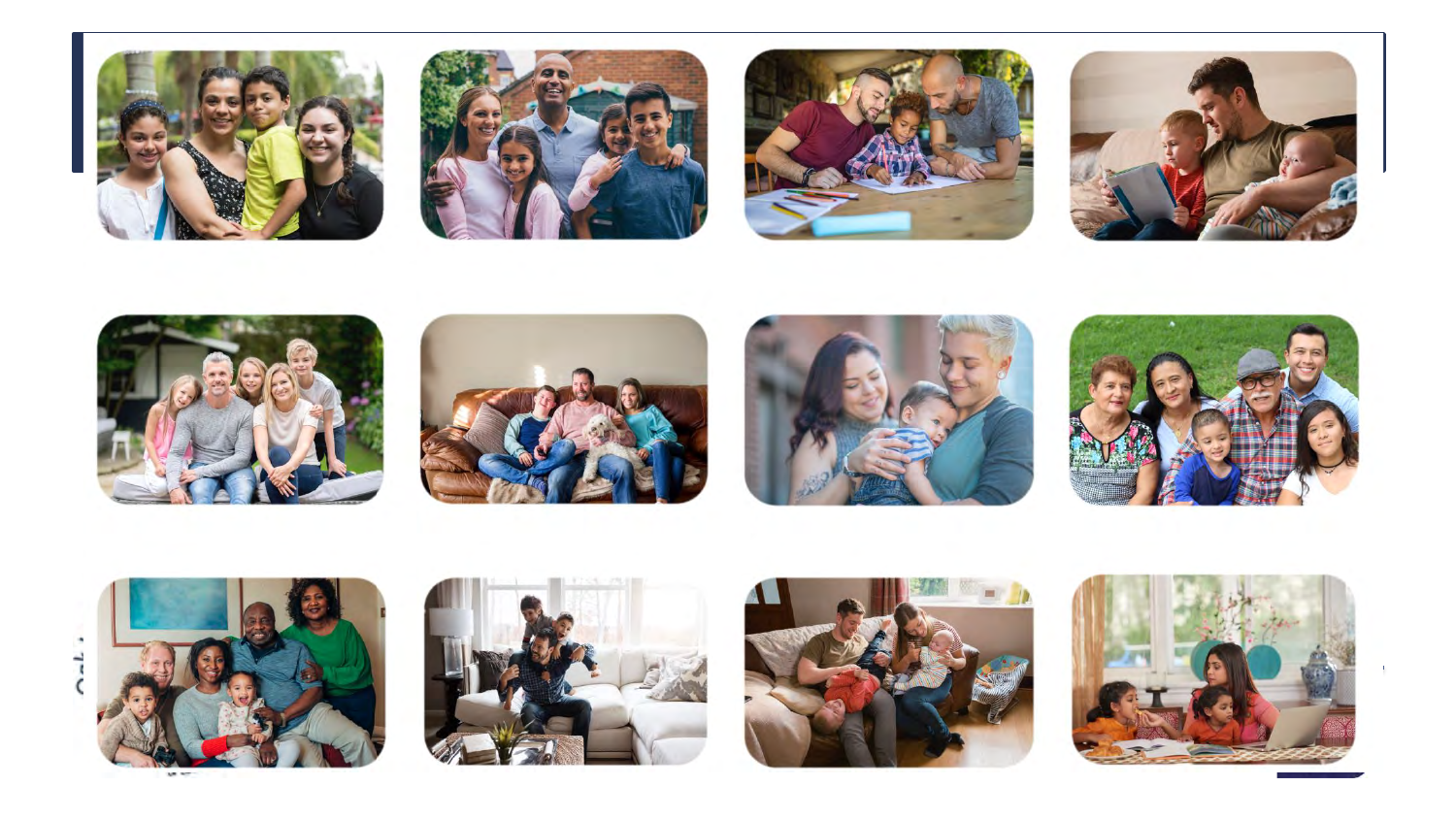#### **LGBT+ Lesbian Gay Bisexual and Transgender**

We aim to celebrate and accept diversity and difference



Date School

We accept that some students may be LGBT+ and some students may have LGBT+ parents or carers, family and friends.

Where RSE is taught to students with SEND the LGBT+ part of the curriculum (compulsory from 2020 in secondary schools) is often missed.

However, young people with learning disabilities and particularly autism are more likely to express themselves authentically, become attracted to whoever they are attracted to.



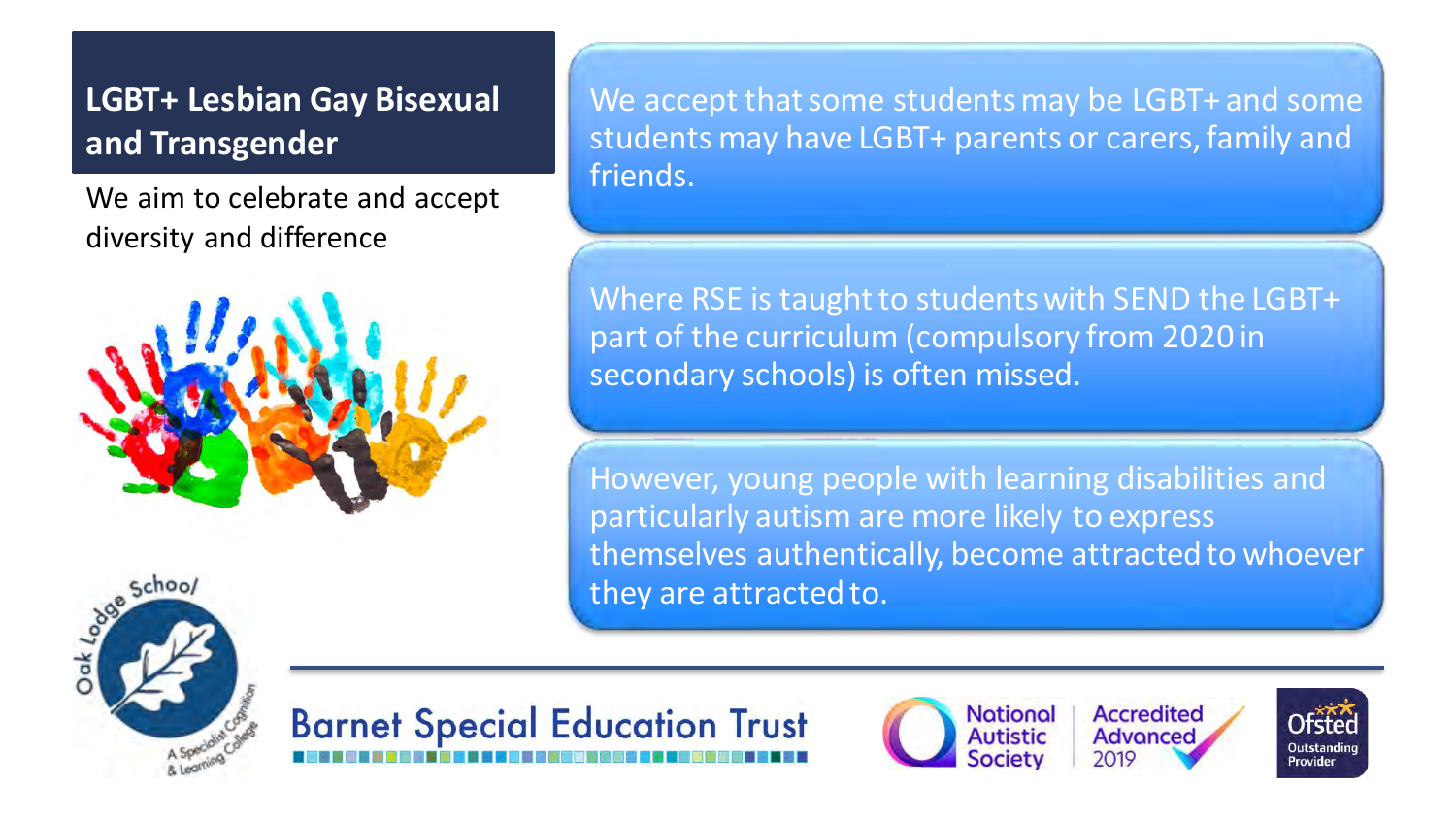#### Science



**Barnet Special Education Trust** 

It is compulsory for schools to teach the parts of sex education that fall within the Science Curriculum.

The statutory content requires maintained schools to teach children about human development, including puberty and reproduction

**National** 

**Autistic** 

**Society** 

**Accredited** 

**Advanced** 

2019

Outstanding

Provider

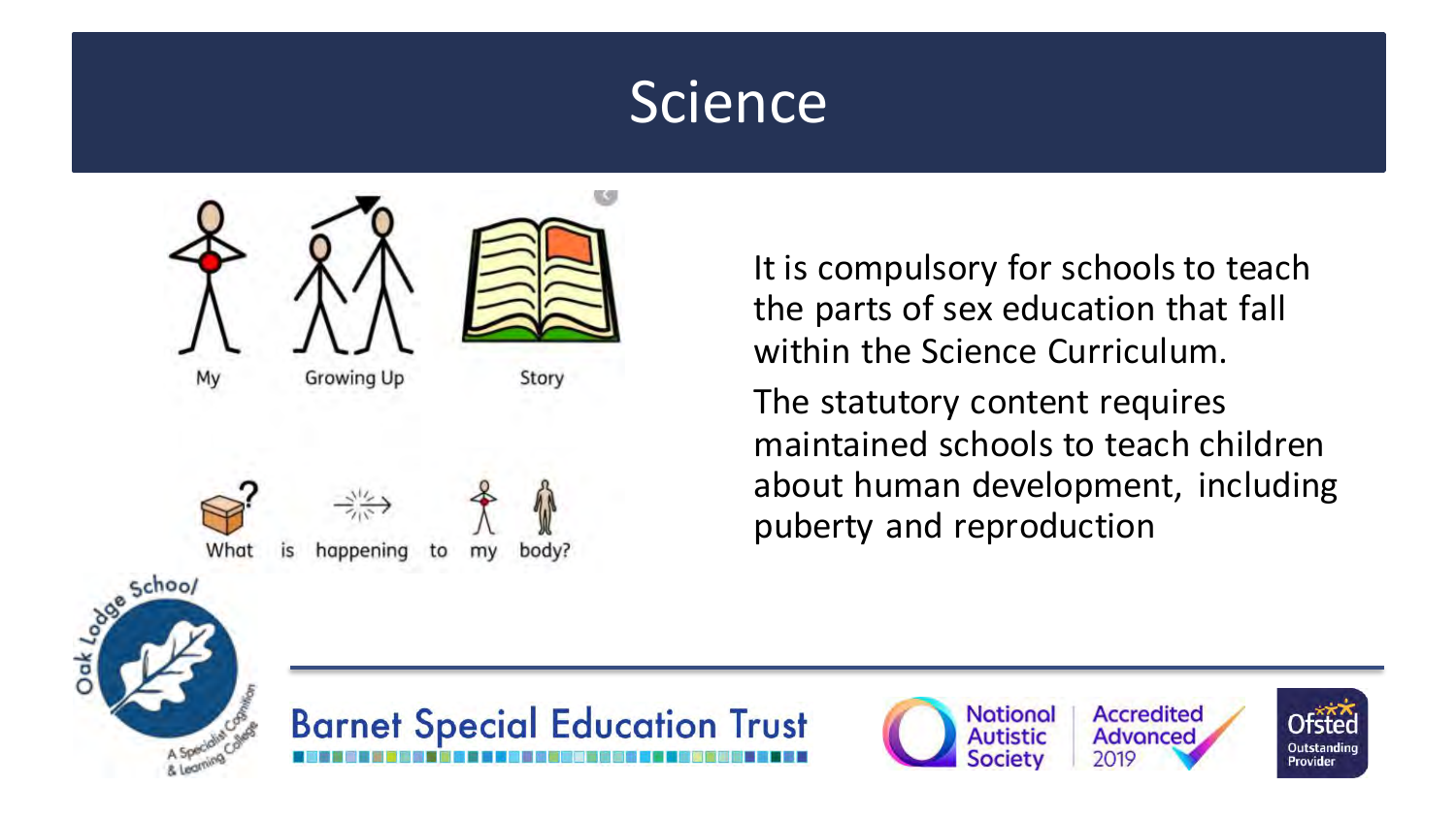#### Why is e –safety in RSE so important

**Barnet Special Education Trust** 



- Safeguarding children is at the heart of Relationships and Sex Education.
- Our students need to know how to protect themselves from…

**National** 

**Autistic** 

**Accredited** 

**Advanced** 

- abuse
- online grooming

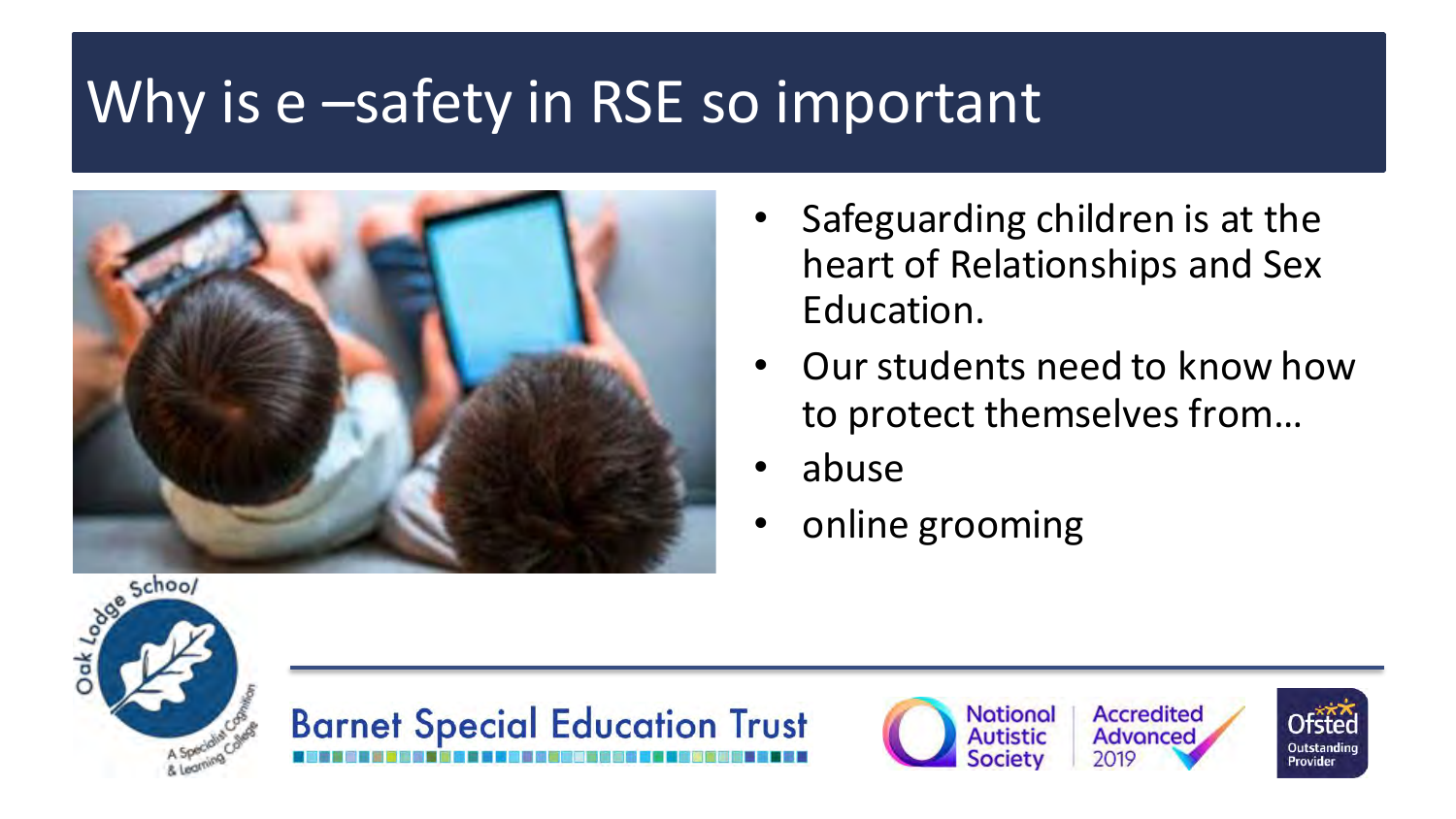#### Resources to share with you at home



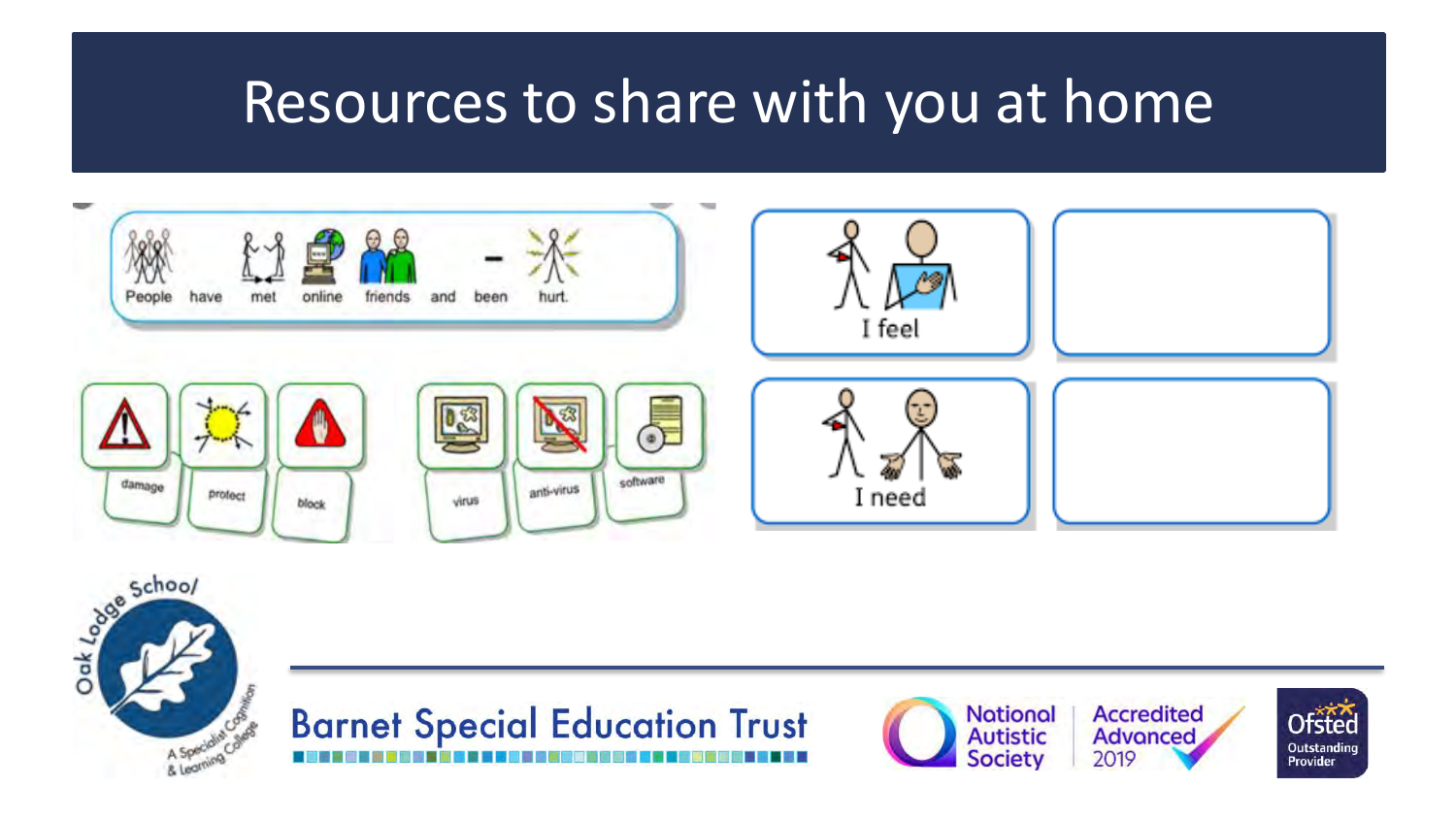#### Sample Learning Objectives









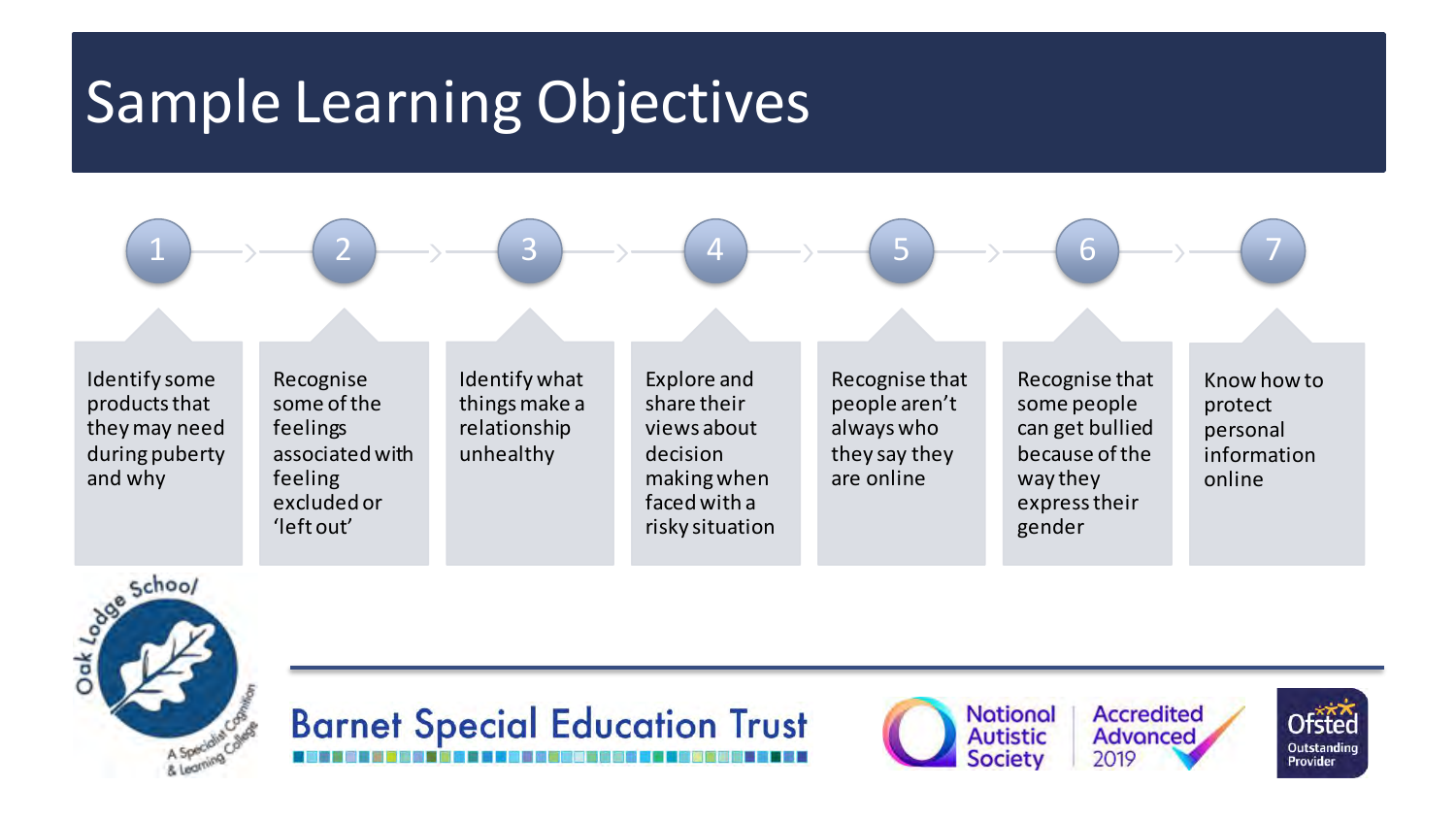# **Sample Semi Formal Learning**

Bedroom – public or private?



bedroom



**Barnet Special Education Trust** 

#### **Objectives** *Private zones on the body*

- To know how to say/sign'NO'.
- To be able to clearly show an understanding of the' private' parts on the body
- To be able to indicate where 'private' parts on the body are using photographs, illustrations and on their own body.

**National** 

Autistic

**Accredited** 

**Advonced** 

- Places on the body that are not private
- To know how to say/sign 'YES'.

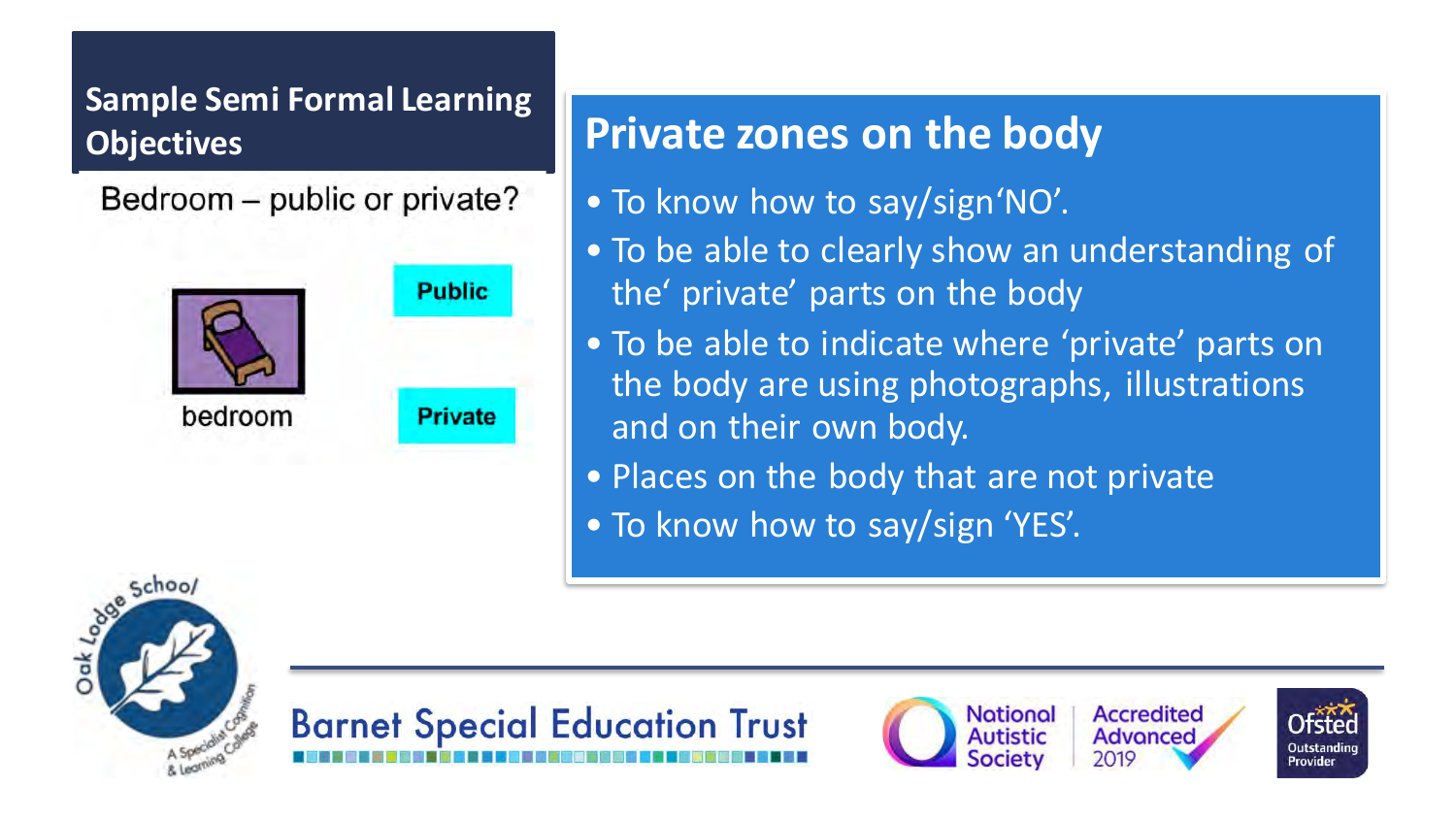#### **Process to withdraw**

A parent wishing to exercise this right, is invited to see the Headteacher or member of the senior leadership team, who will explore with parents the possibilities of adjusting the programme or approach and will discuss any impact that withdrawal may have on the young person

Appendix 2: Parent form: withdrawal from sex education within RSE

#### In secondary education from September 2020:

Parents will not be able to withdraw their child from any aspect of Relationships **Education or Health Education (RSE)** 

Parents will be able to withdraw their child (following discussion with the school) from any or all aspects of Sex Education, other than those which are part of the science curriculum, up to and until three terms before the age of 16.

| Name of<br>Date<br>parent                                                           |
|-------------------------------------------------------------------------------------|
|                                                                                     |
| Reason for withdrawing from sex education within relationships and sex<br>education |





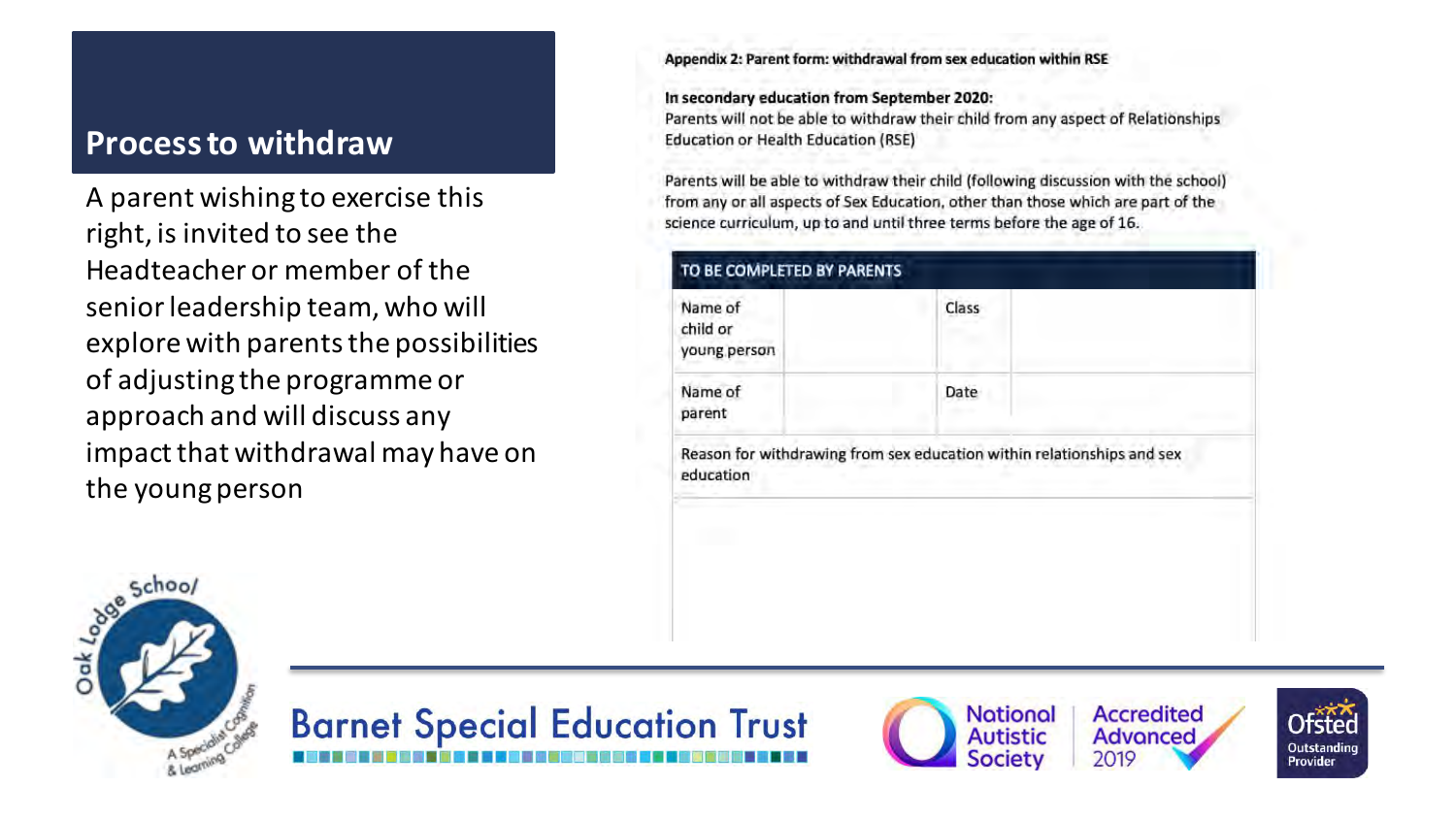## Thank You!

Thank you for taking the time to look at this presentation.

We hope that it helps explain the importance of teaching RSE at Oak Lodge School and you feel more informed about how and when things will be taught.

Please take the time to email any questions **to the Senior Leaders on contacts list** so that we receive your views to create an RSE program appropriate to the needs of our students and their families







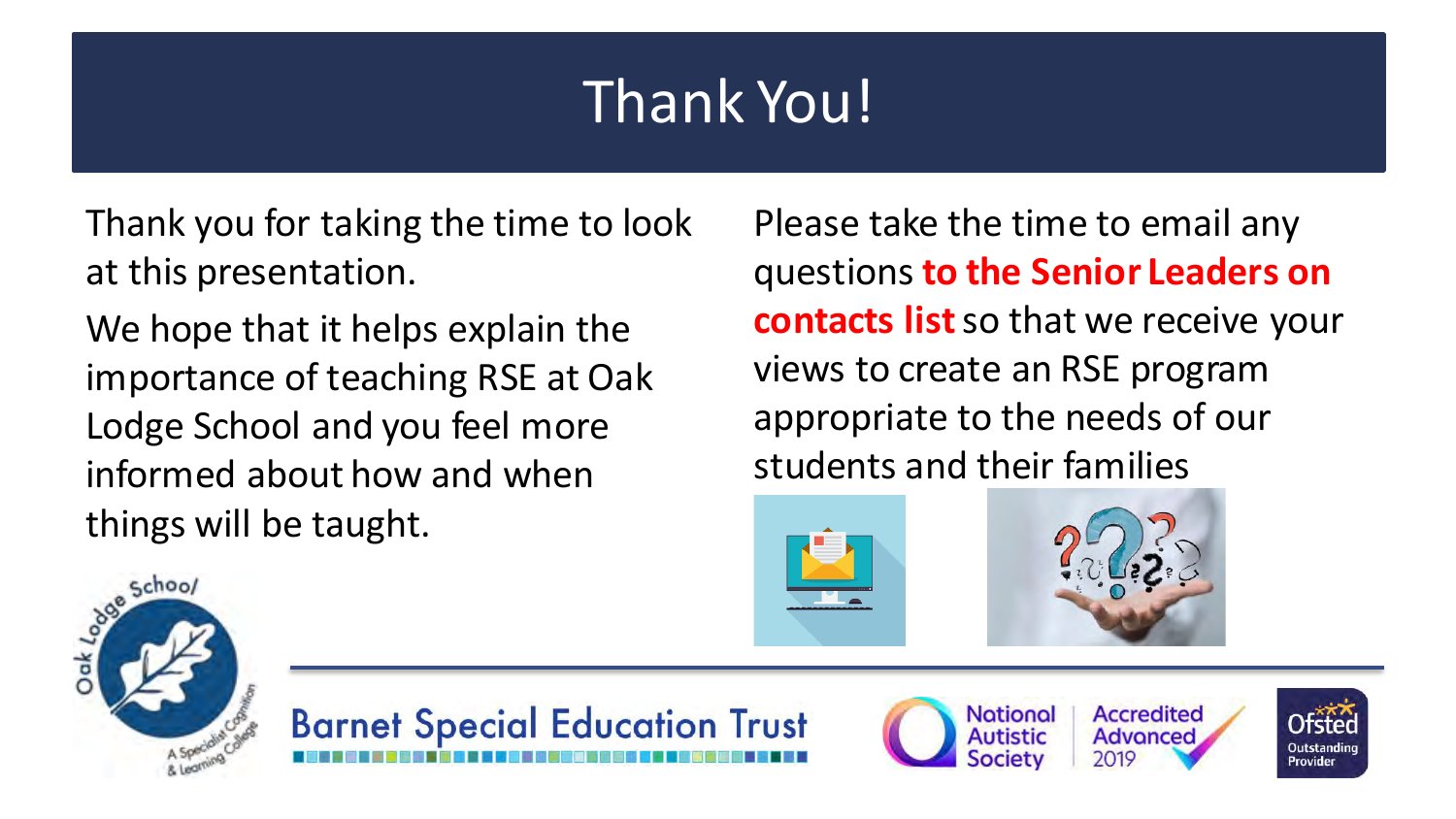## Staff Training

Senior Staff and the RSE Co-Ordinator have attended specific training with The Bridge Special School in preparation for the for the delivery of the new curriculum.

RSE Co-ordinator: Sharon Glynn

Staff will receive ongoing training on RSE as part of their continued professional development. It is recognised that staff delivering RSE require training on the curriculum content, and this will be done through individuals attending wholeschool training programme that includes external training.

Given the sensitivity of RSE, the Senior Leadership Team will work together to ensure staff are fully supported in terms of supervision and in professional development